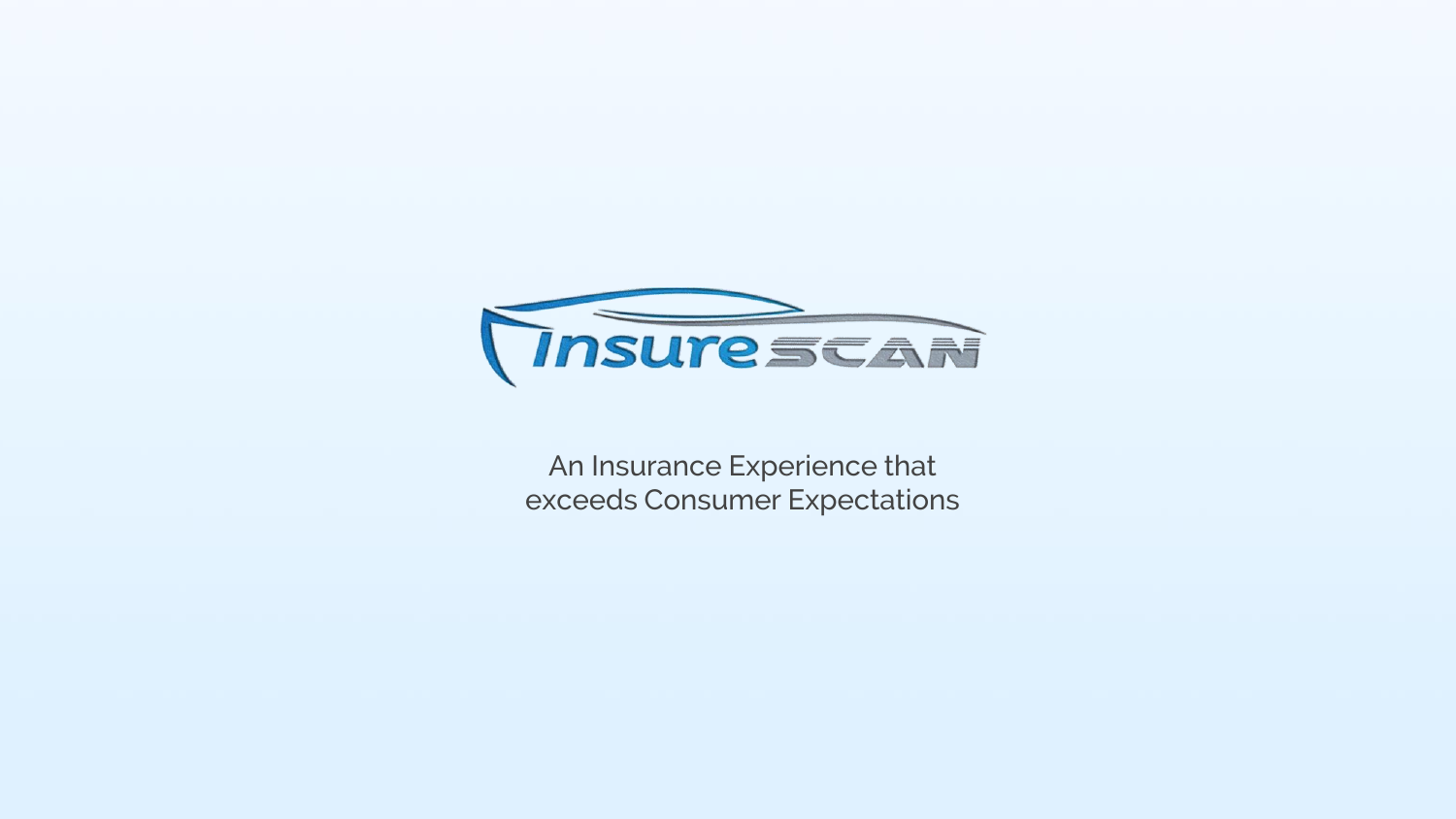## **Executive Summary**

- **Qualified and Connected Leadership Team**: extensive experience in insurance operations, software operations, innovation and insurance technology.
- **Our Patent Protected Product that Solves Multiple Industry Problems:** related to lagging customer experience, processing inefficiencies, fraud, premium leakage and growth for the Independent Agent Channel. (Patent US 8,401,878 B2)
- **Ready to launch:** Auto Claims, Quote, Buy Online, Digital Garage, Digital GloveBox, Data Prefill and Underwriting capabilities are production ready.
- **Go to Market:** Leverage those in the ecosystem who already have relationships to drive downloads
	- Independent Agents, Direct Market Carriers, Affinity Groups, Comparative Raters and Software Vendors,
- **Revenue Pipeline Highlights:** Completed agreement with top Policy and Claims Platform provider that delivers recurring revenue from existing and prospective clients. Currently discussing agreements with top comparative rater platforms, major affinity groups and large brokers.



**2**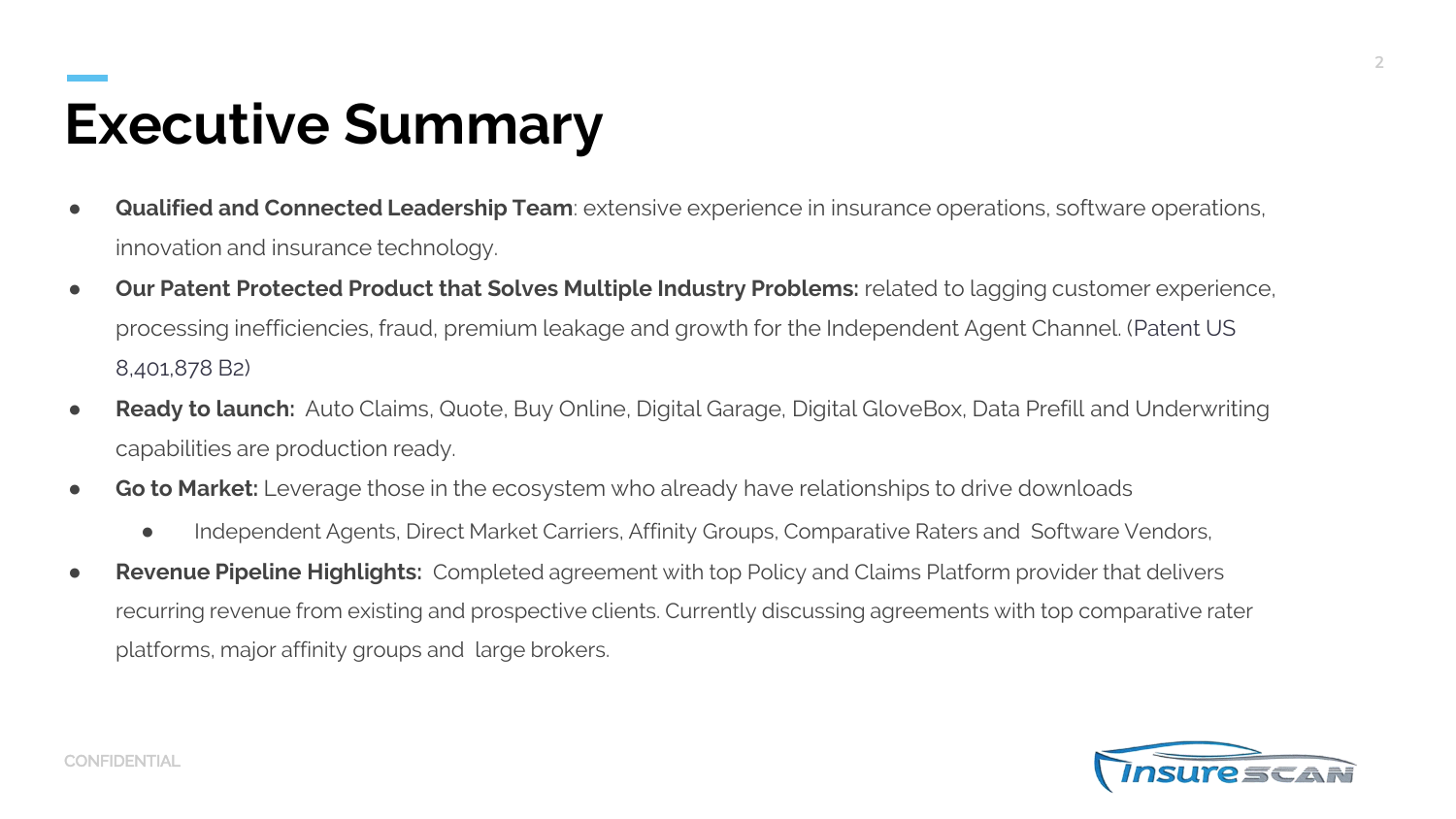## Meet Our Founder



Mark Chappell CEO

● Over 30 years in the automobile insurance industry.

● Founder of a multi-state insurance

company. claims third-party

administrator, and multiple managing

general agencies.

● Piloted the first PC-based Policy

Admin System.

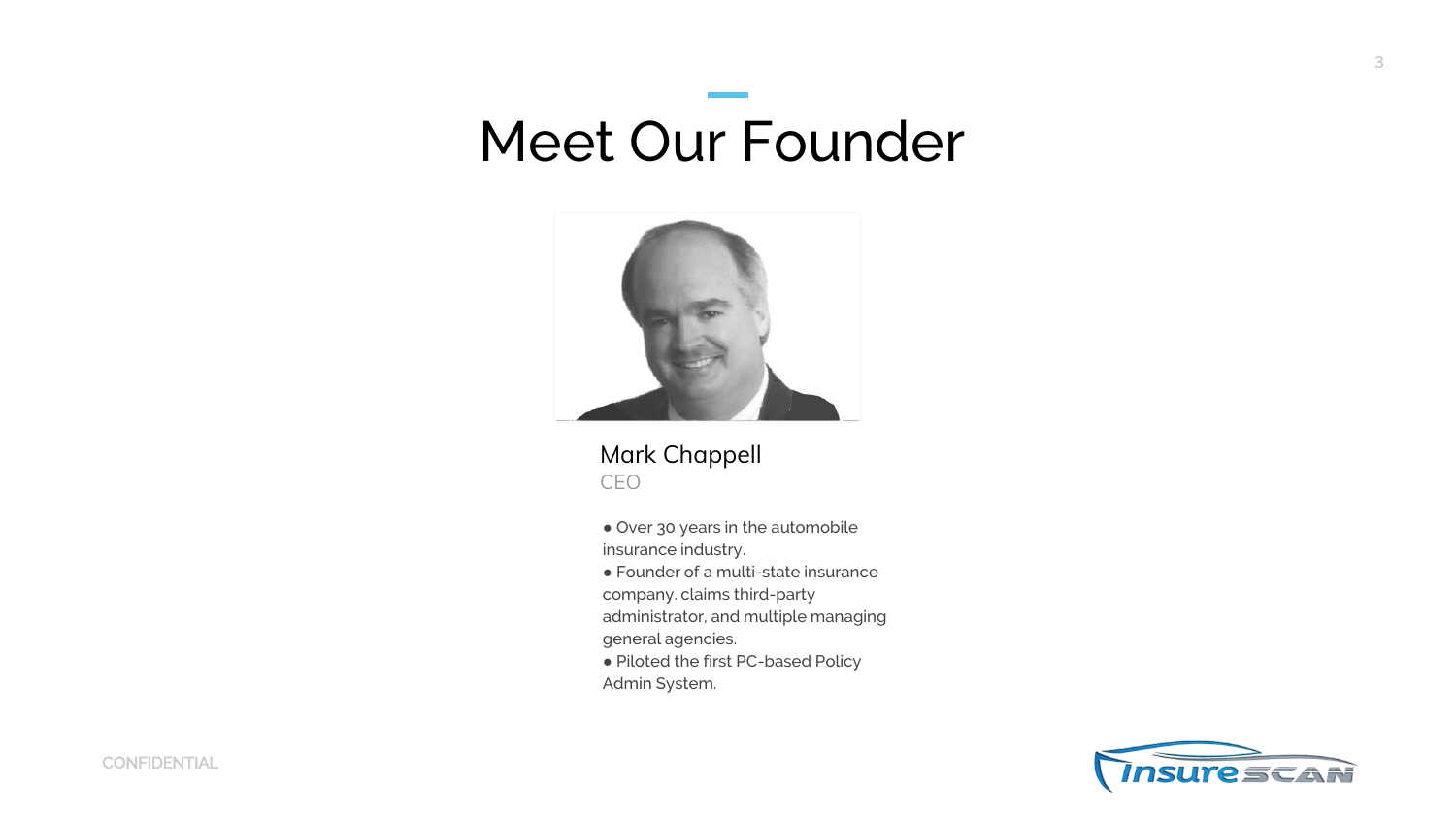# Problem

Today's consumers face a complicated and fractured insurance experience with antiquated processes. Customer satisfaction is decreasing, while premiums have **increased 7.3%** in the last year alone.

At the same time, independent insurance agents (27% market) struggle to compete with the **technology and marketing** of large insurers to grow new leads and retain their existing business.

### **Consumers Independent Agents Insurance Companies**

Meanwhile, insurance companies lack the accurate data needed to make better decisions for their policies, suffering from fraud, premium leakage and escalating claims cost. The auto insurance industry alone saw **\$29 Billion** in leakage and fraud in 2017.



**4**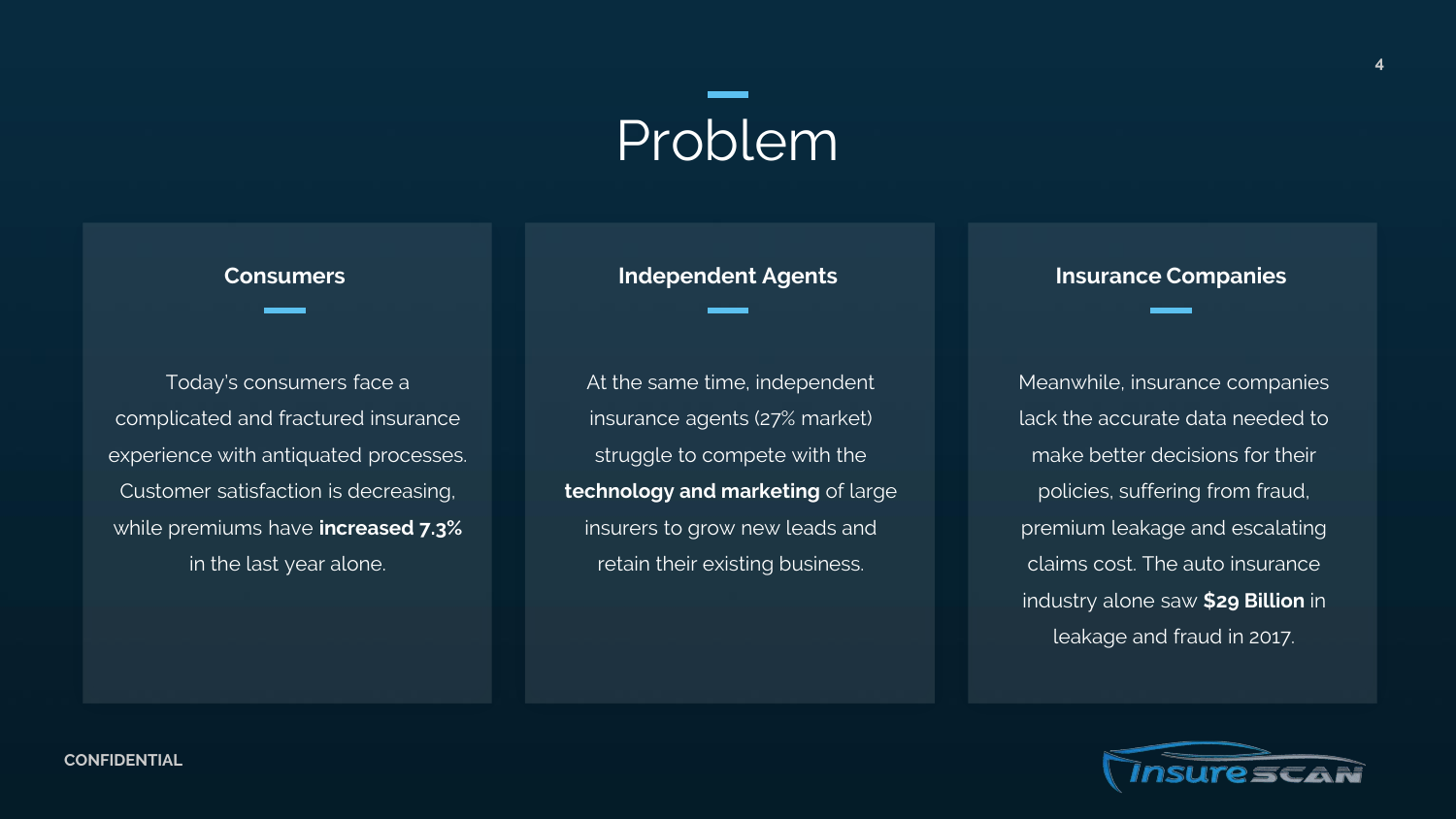Your Personal Guide to maintaining and protecting all of your valuables in one place.

A Mobile and Cloud Insurance platform that truly puts the Consumer first: "People are delighted to buy Homes and Cars and regrettably need Insurance"

InsureScan focuses on being the one place to digitize all the valuables Consumers own, along with important records while at the same time providing appropriate Insurance that is easy to understand, priced right and comes with fast and accurate claims payouts.

InsureScan provides a new engagement platform for Agents to grow their business and ensures more accurate data for Carriers leading to better underwriting and reduced fraud.



**5**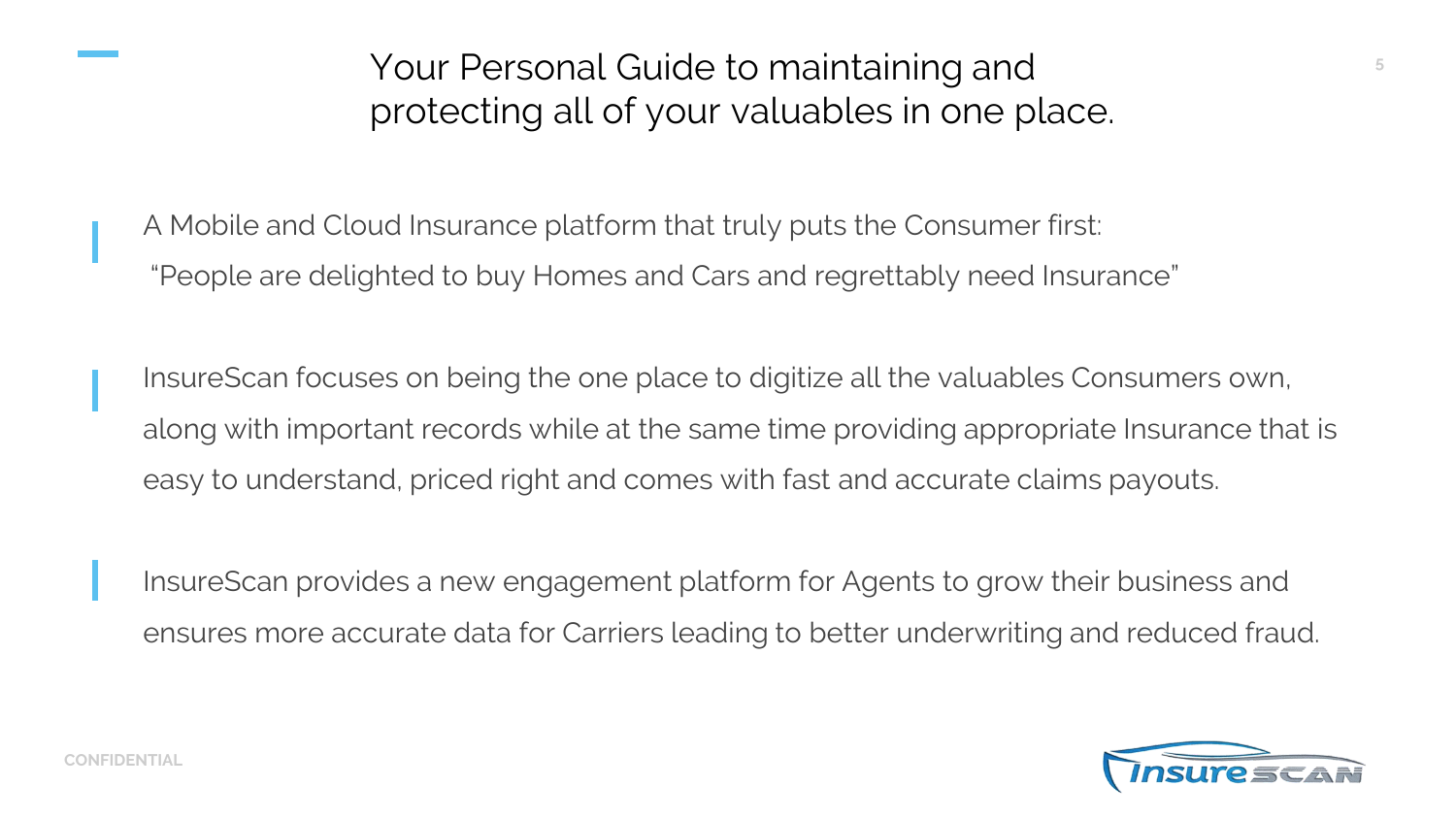## \*Patented Solution

**InsureScan** makes insurance better for consumers, agents, and carriers all at once.



\*Patent US 8,401,878 B2

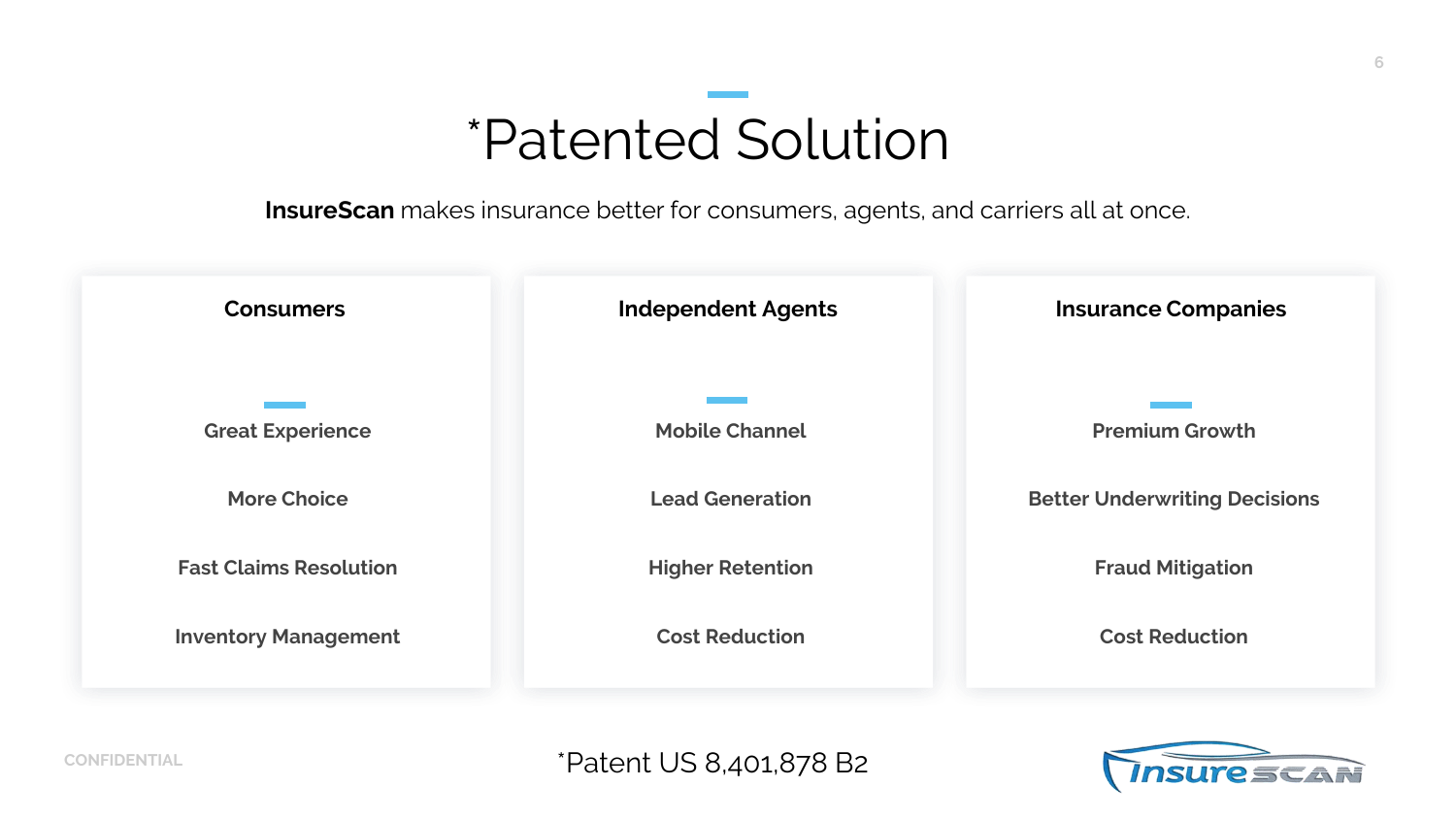### Product Capabilities

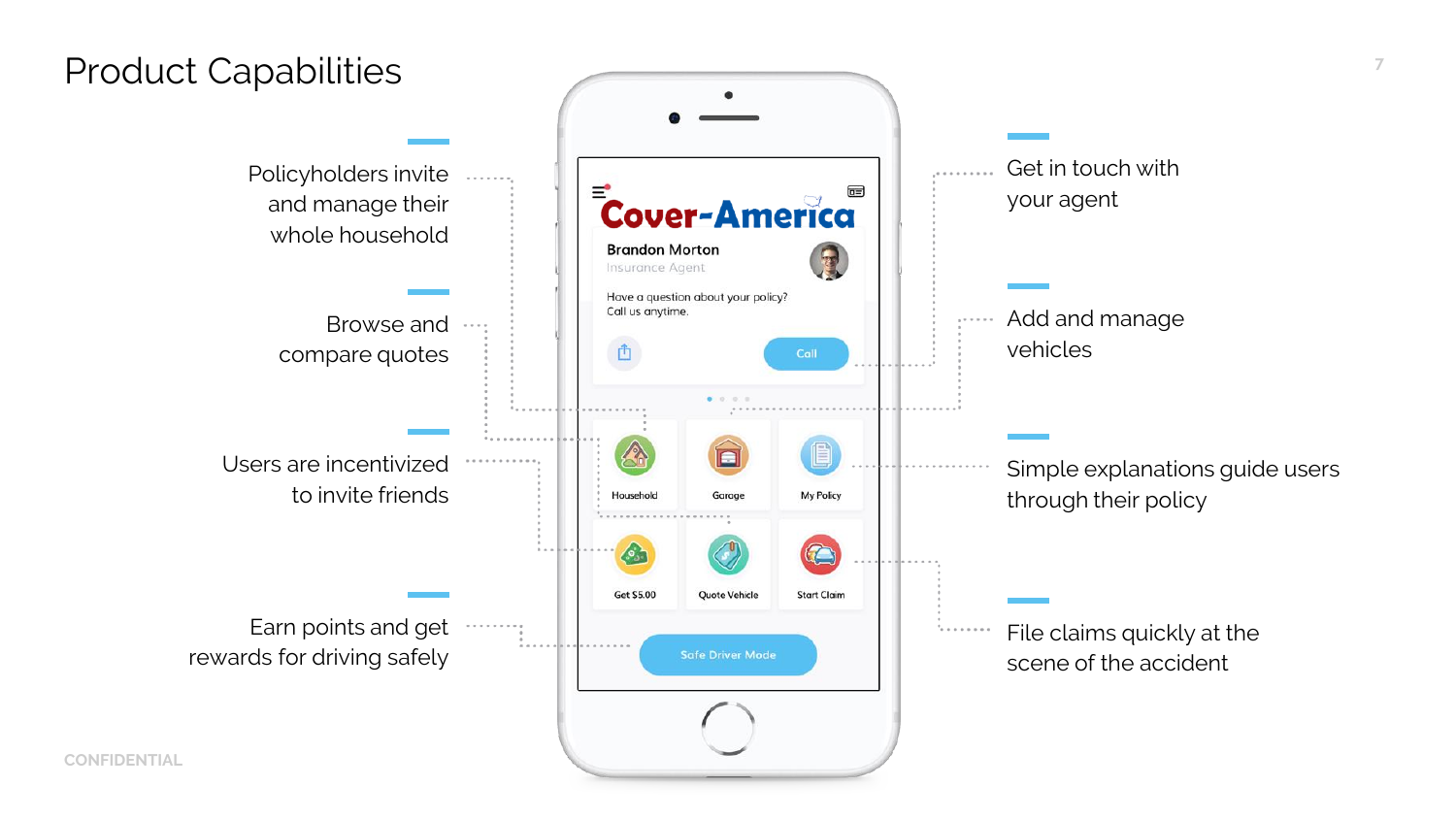

Users just scan their license. InsureScan handles the rest.





InsureScan takes the worry out of capturing vital information in the event of a stressful claim situation.

 $=$ 

 $\leftarrow$ 

InsureScan gives families incentives for building safe driving habits.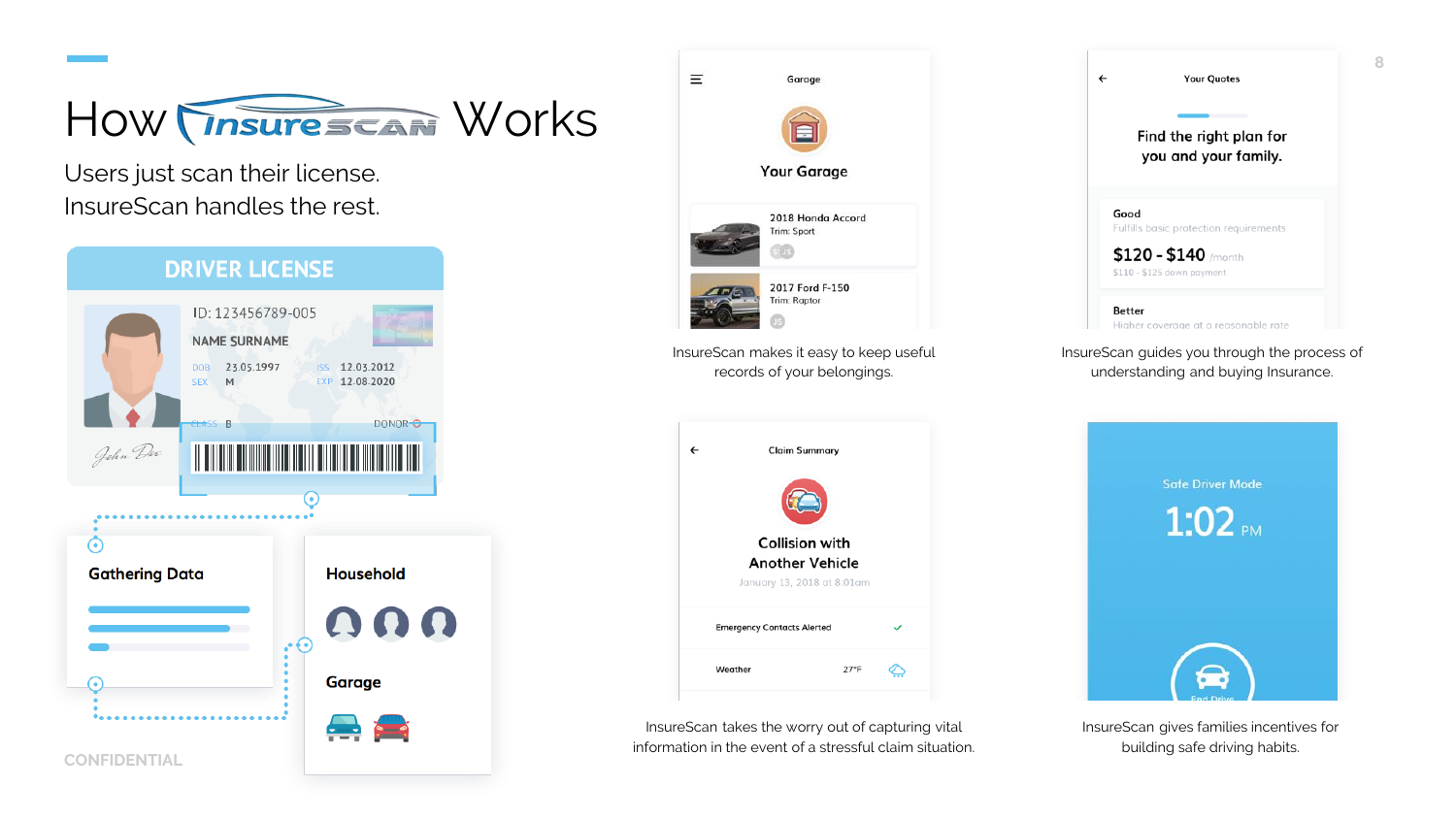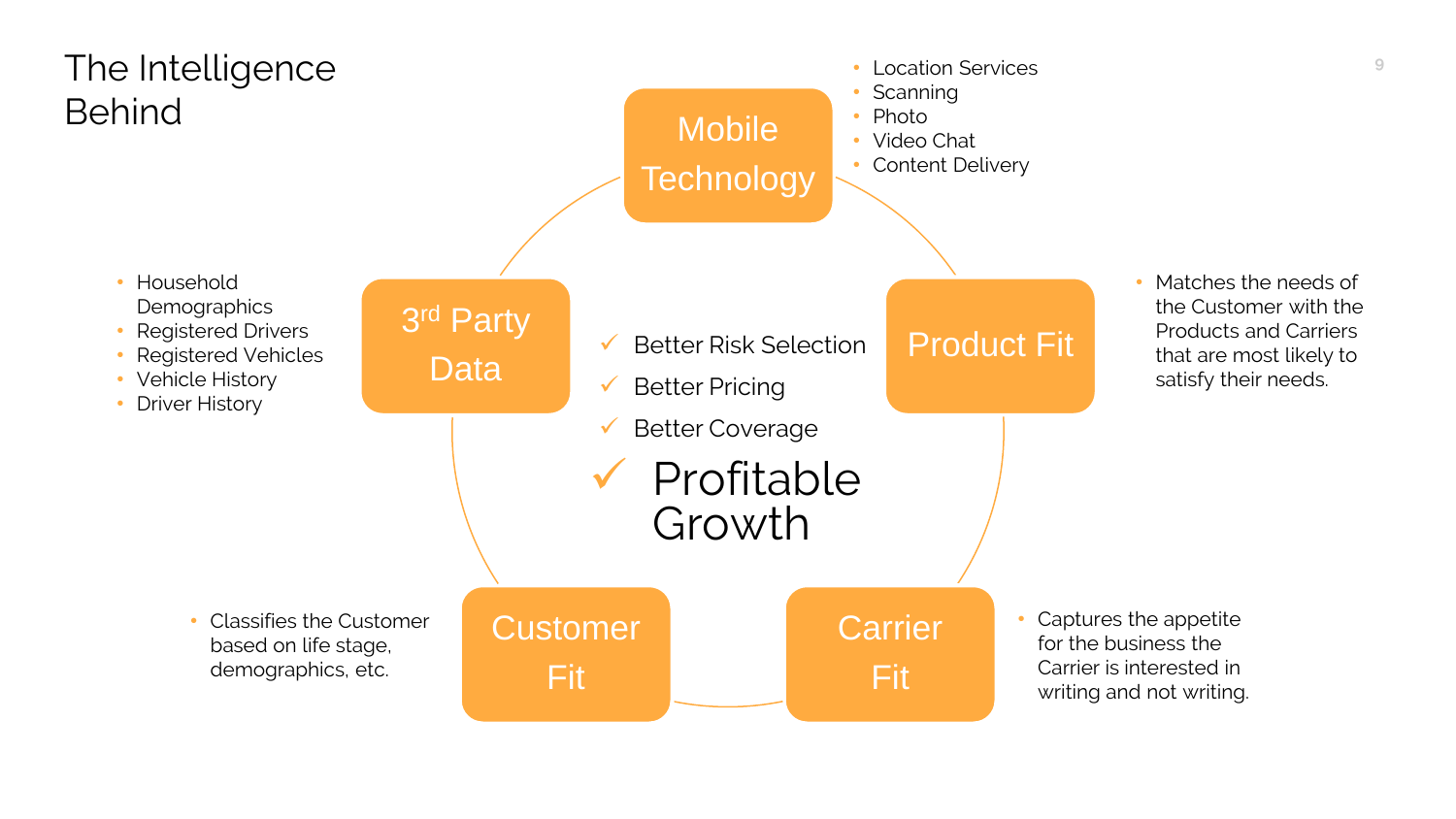# Addressable Personal Lines **Market**

**38,000** Independent agents distribute approx **\$100Bn** of personal, auto, and homeowners insurance.

**100+** Million

**150** Million

Auto Insurance Policies

Independent drivers

Average submitted claims by insureds

**7%** annually **700+** companies

Write Personal Lines

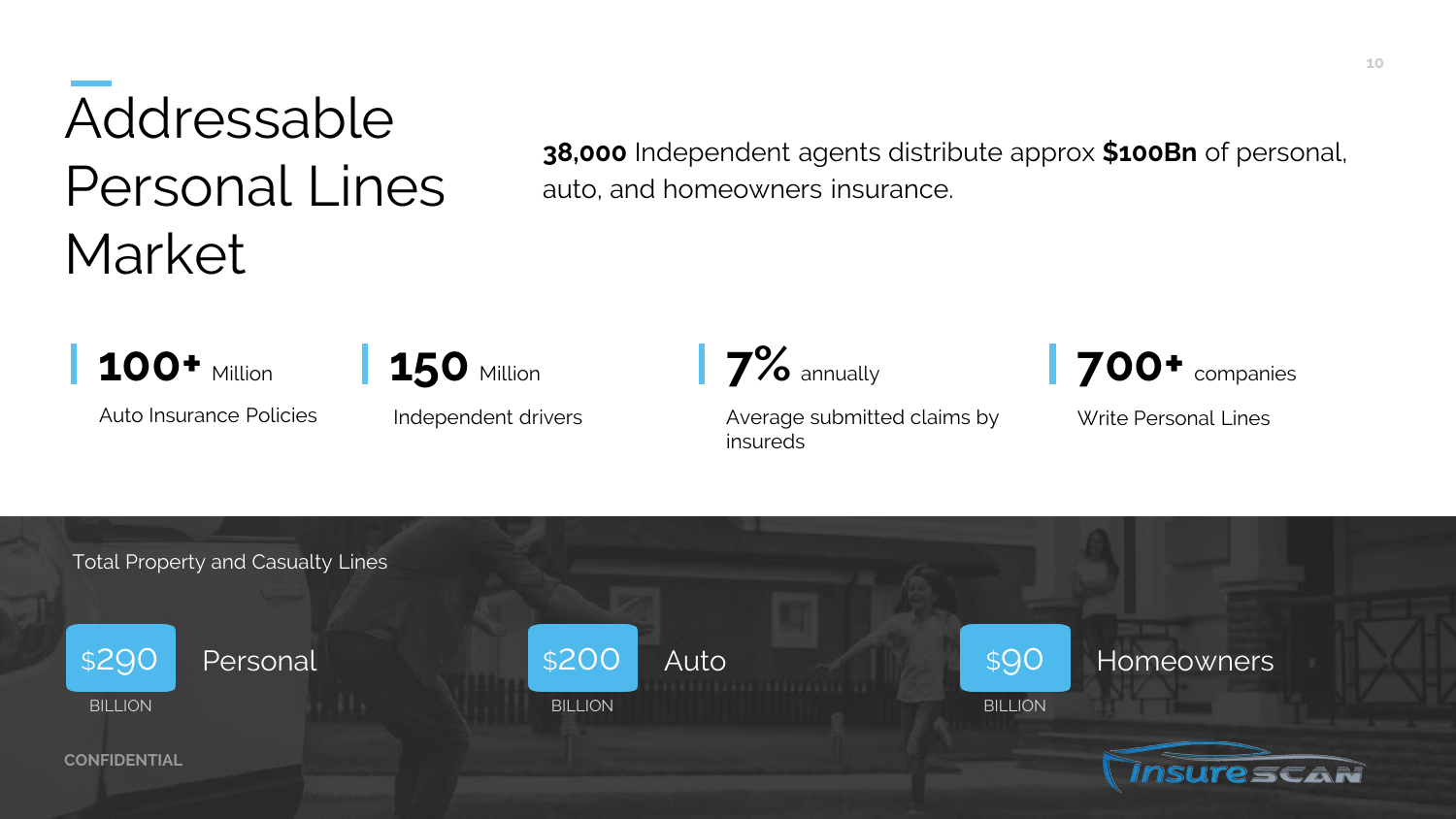## Market Outlook

With InsureScan, independent agents, small carriers, MGA's will have the technology to compete with the largest insurance carriers and grow their customer base with better retention and lead flow.

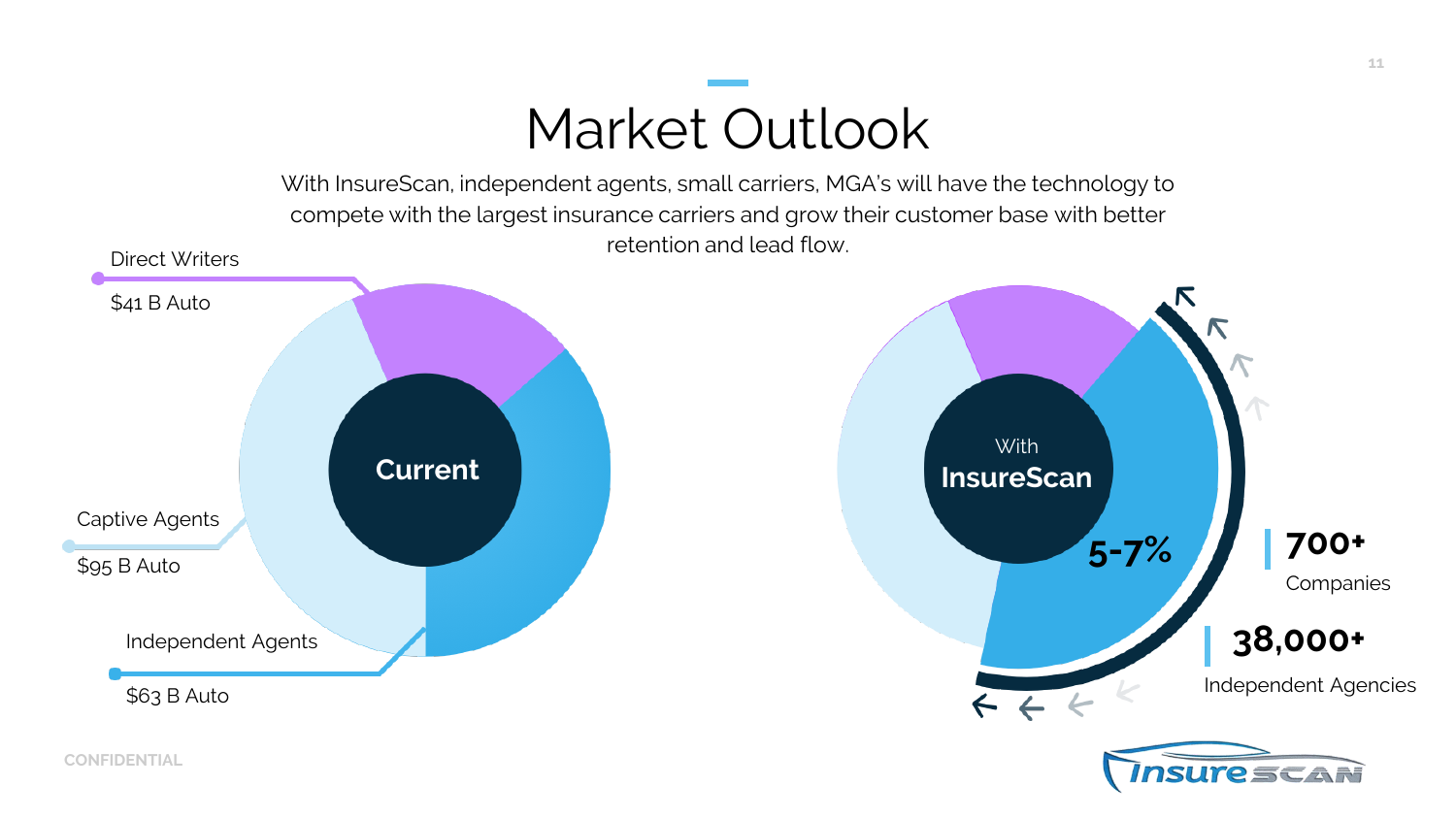## Go to Market Approach – B2B2C

### Our Strategy is to get **Insurescan** onto as many phones as possible from multiple channels.

Partner with Software Vendors who already dominate the ecosystem that are in need of a Mobile component.

Market to Insurance Agent Industry Associations ("Big I", PIA).

Market to Insurers/MGA'swho are looking to go "direct to consumer" or to provide a competitive advantage to their distribution.

Market to affinity groups with defined audiences and specific coverage needs e.g. Associations, AARP.

Explore alternative markets to drive downloads such as Car Dealerships, Banks, and Loan Companies.

Attend Industry and Insurtech Tradeshows and Events.





**CONFIDENTIAL**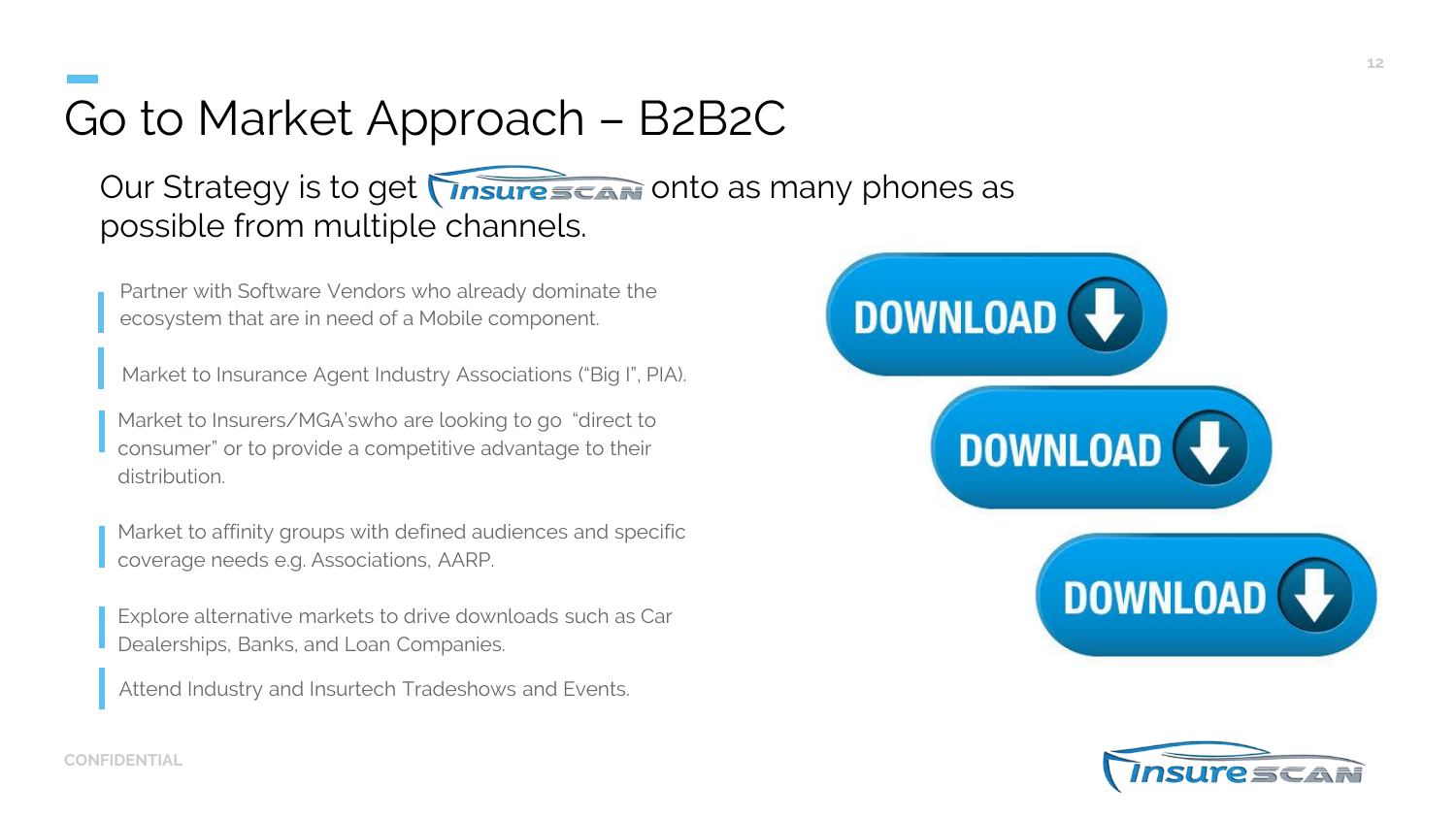## Market Adoption - Push

Agents/Carriers will invite their customers and family to use InsureScan. Satisfied customers are incented to share the app with their family and friends.

Independent agencies currently pay from \$10 - \$150 for a good lead and have to chase them down.

InsureScan can grow leads exponentially along with the data to nurture and close new deals.

InsureScan leads are owned exclusively by the agent whose client originated the lead.



**CONFIDENTIAL**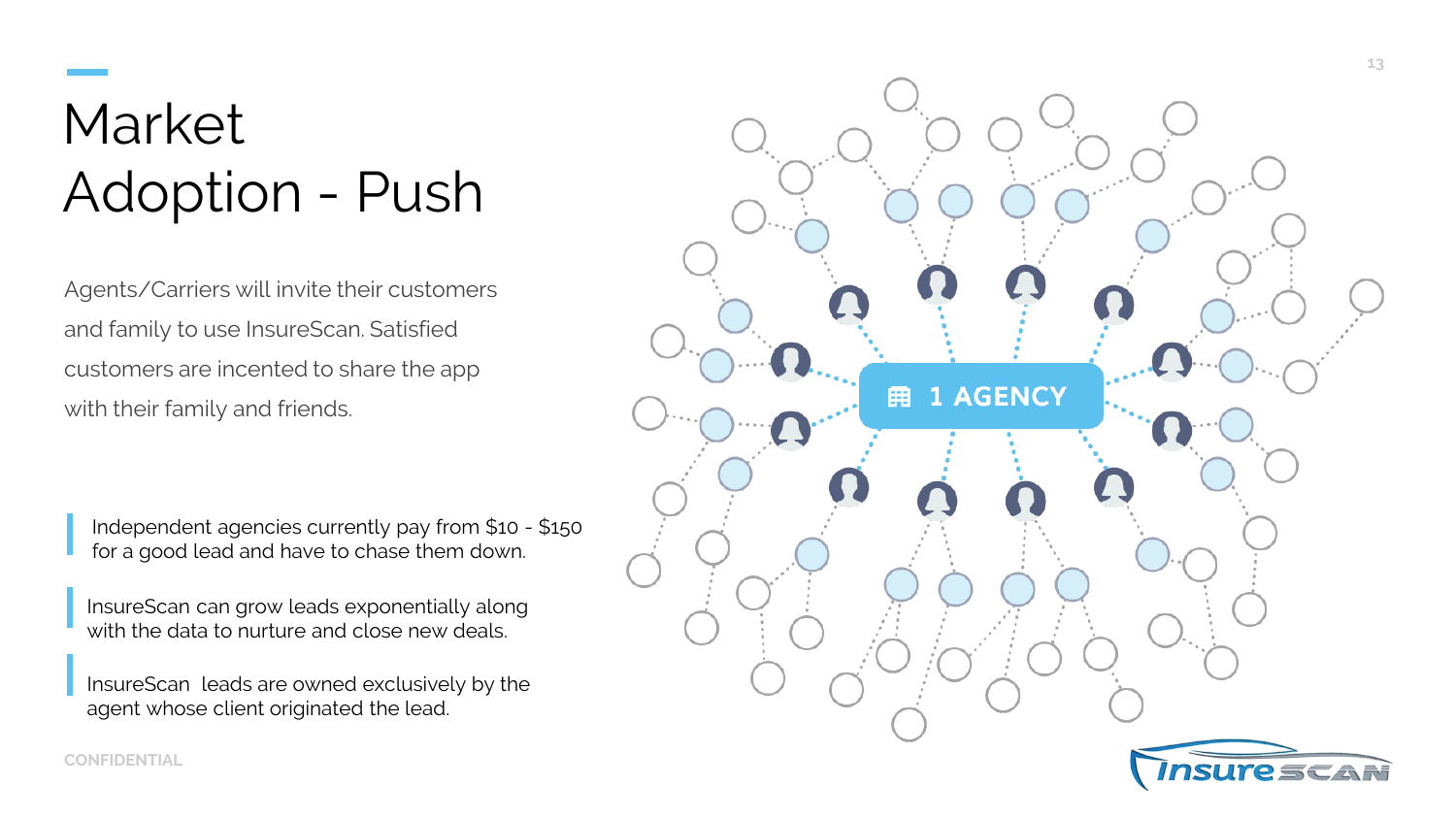## Competitive Advantage

A consumer-focused approach gives users a great mobile experience and several options for insurance.

InsureScan gives independent agencies the technology to compete with direct insurers and grow their customer base.

### **Consumers Independent Agents Insurance Companies**

With InsureScan, carriers get data about all of our users' assets, and not just what they insure.

Each member of InsureScan's leadership team has decades of experience in the insurance industry.

InsureScan is patent protected for "connecting an Insured to an Insurer using a Mobile Device" using Mobile, Cloud, AI and Blockchain Technologies.\*



**CONFIDENTIAL \*Patent US 8,401,878 B2**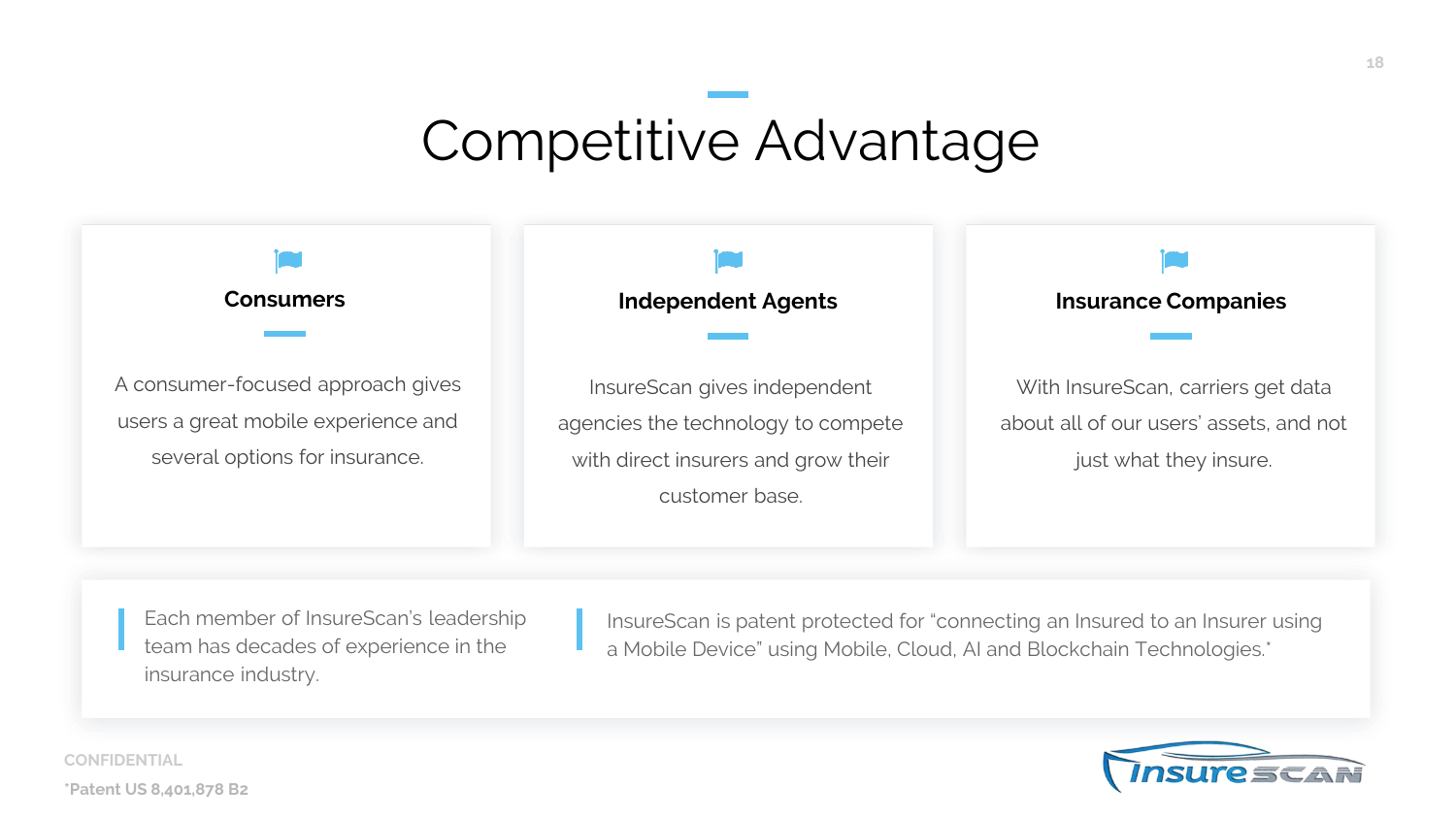## Roadmap………on Track



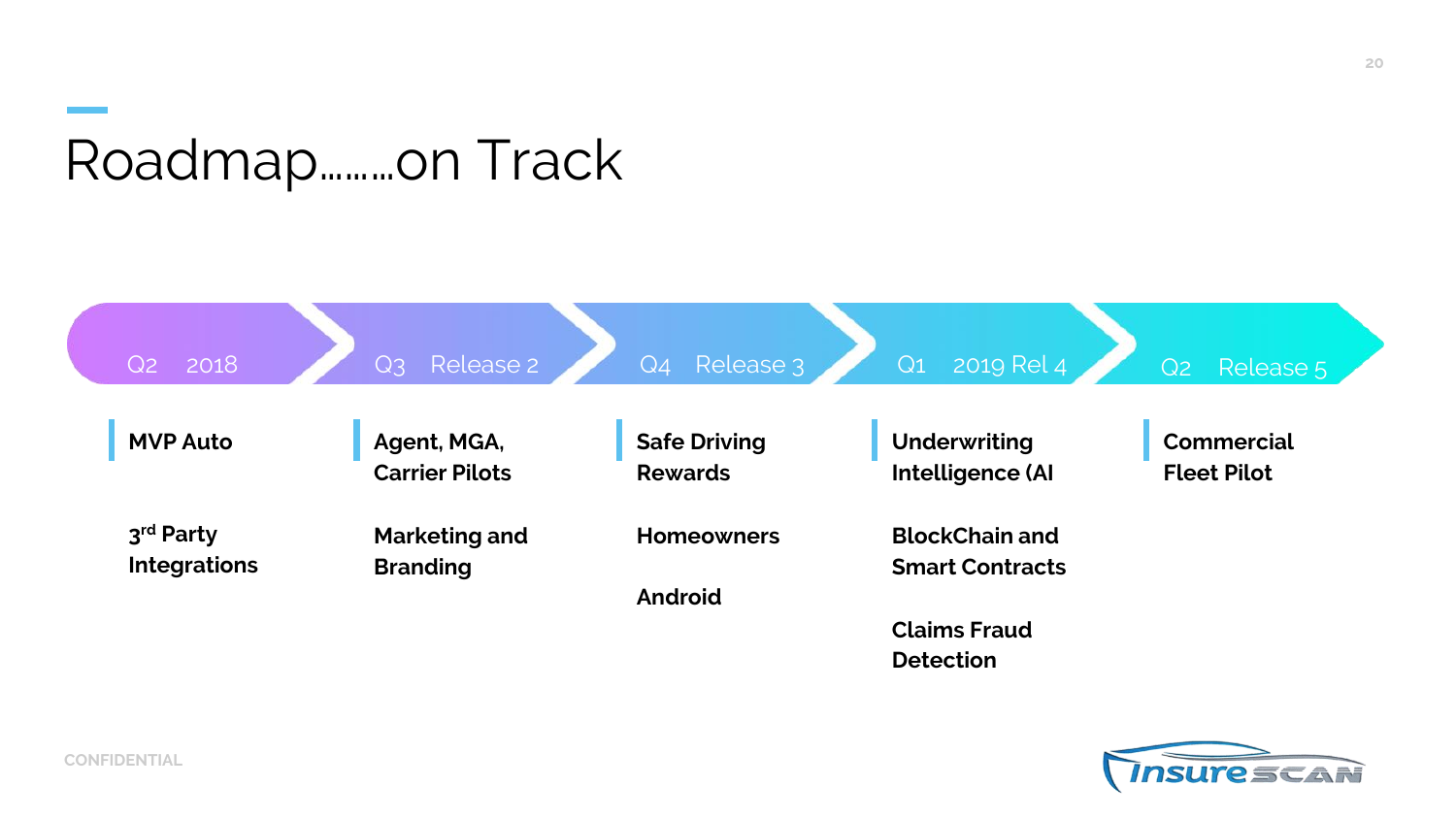## **The Technology Behind**

- **Native Mobile App**: "True" Mobile features like Camera, Location, Audio, Video, Phone Accelerometer, Multi-Factor Security create seamless experience
- **Built Native to the Cloud:** Built on AWS cloud, InsureScan makes use of features like Auto Scaling, Continuous Integration and Continuous Delivery.
- **Rigorous Security:** AWS Cloud Security features encryption at rest and in motion, token-based security, OpenID, and OAuth.
- **ACORD Standards Based APIs:** Utilizes APIs to connect mobile to cloud and cloud to third-party using ACORD standards when applicable.
- **AI (Q3 2018):** Photo recognition, rules, machine learning will improve underwriting and detect claims fraud.
- **Smart contracts (Q4 2018):** Binding Agreements between Agents and Carriers.